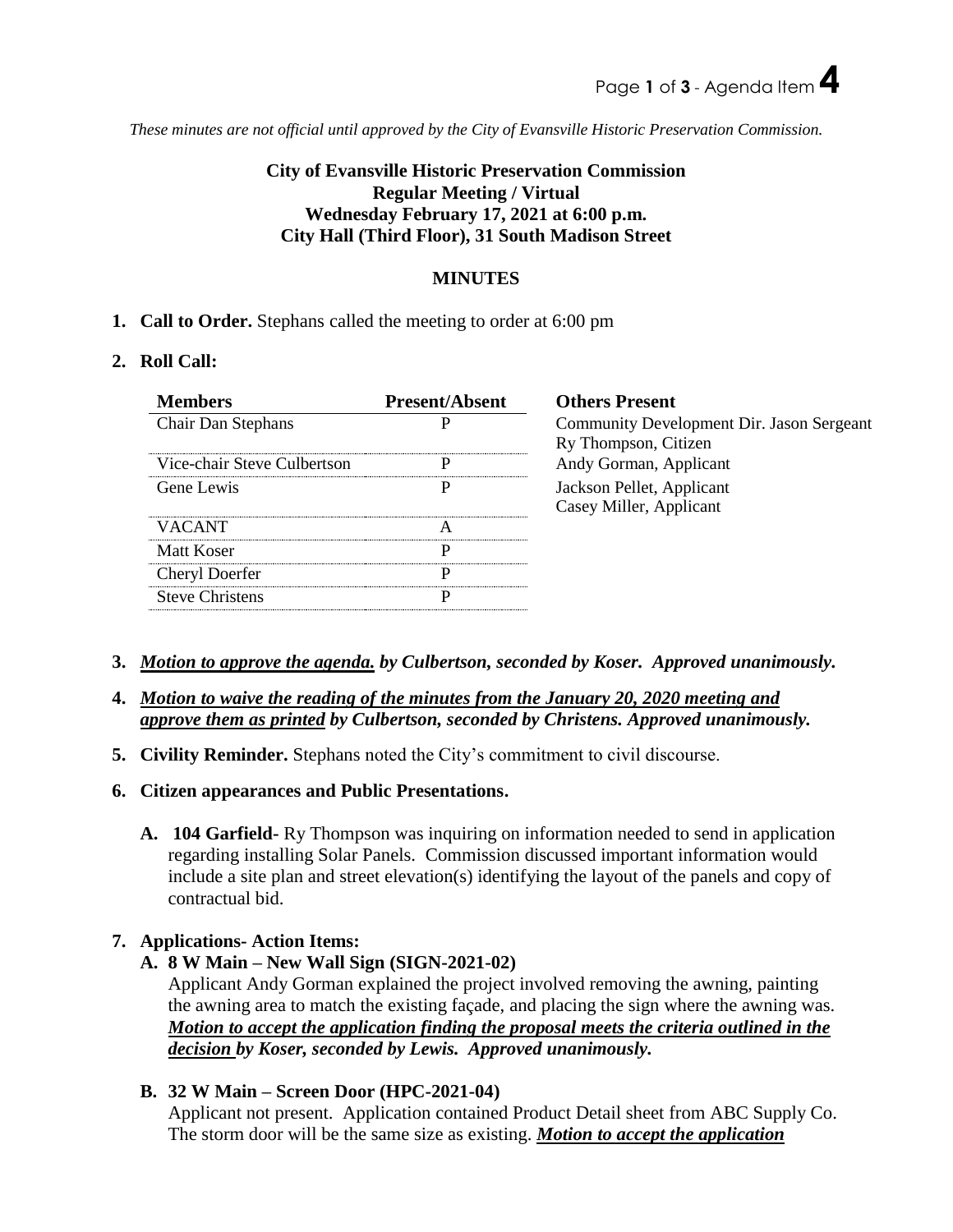*These minutes are not official until approved by the City of Evansville Historic Preservation Commission.*

## *finding the proposal meets the criteria outlined in the decision by Culbertson, seconded "by Christens. Approved unanimously.*

## **C. 111 W Main – Doors (HPC-2020-01)**

Applicant not present. Application contained Product Detail sheet. The rear wood storm door will be replaced with Provia aluminum door with glass. *Motion to accept the application finding the proposal meets the criteria outlined in the decision by Culbertson, seconded by Koser. Approved unanimously.*

## **8. New Business: Discussion Items:**

## **A. 113 E Main – Porch and Stair Repairs (HPC-2020-47)**

Applicant not present. Application is under "City Enforcement Action". Commission reviewed application with questions regarding roof over front porch and cattle panels. Sergeant to inquire for more details.

#### **B. 26 Garfield – Porch Replacement (HPC-2020-52)**

Applicant not present. Commission reviewed application and stated the need for site plan and elevations of the SW corner identifying roof details for attaching front porch.

#### **C. 14 N Madison – Window Replacement (HPC-2021-02)**

Jackson Pellet of Waunakee Remodeling present. Commission discussed with applicant the history of the 2004 TIF distributed to owner with specific condition attached. Replacement of Historic Windows are to historic window openings. Commission relayed Building and Improvement Grant, \$3000 minimum, 40% grant coverage, and 2 grants issued per year.

## **D. 100 College Drive – Windows (HPC-2021-03)**

Applicant not present. Commission reviewed application. Historic Window replacement does not have enough detail to insure clarity of the proposed project.

## **E. 419 S First – Siding (HPC-2020-32)**

Casey Miller Applicant was asking to use a 5" Dutch Lap Vinyl, wood grain appearance on the 3 sides of the carriage barn. This would match the 5" wood lap on the front of the barn. He can not find smooth finish vinyl. Commission directed applicant to revise the application to bring forward to Commission's next meeting.

## **F. 2020 Annual Report**

Reviewed by Commission.

#### **G. 20 Mill Street – Demolition Questions**

Applicant not present. Applicant needs to provide professional advisement to justify the demolition of the building. Building a new building requires site plans and elevations of replacement to be of similar size and mass.